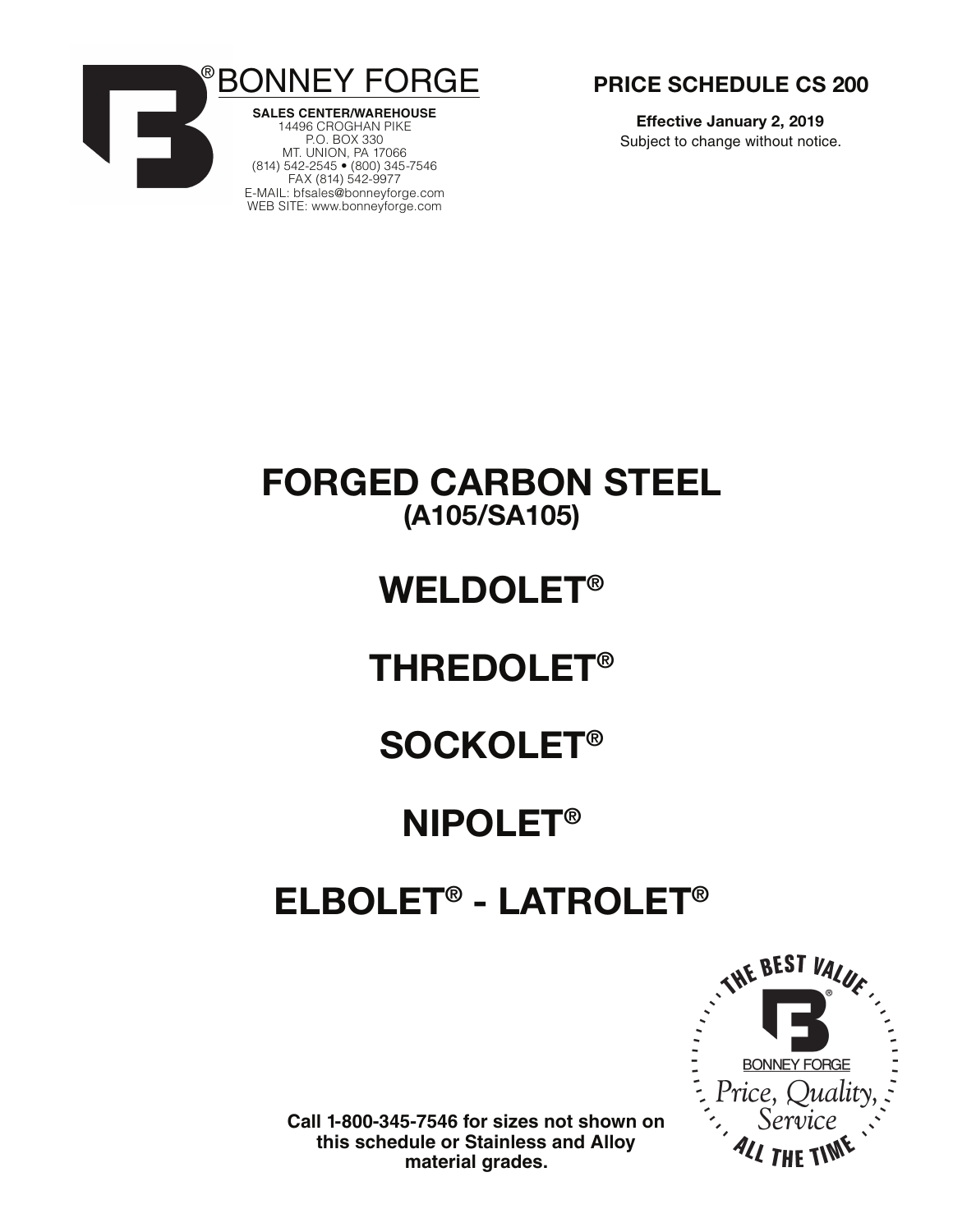**BONNEY FORGE** 

**AVAILABLE IN CONVENTIONAL AND FLEXOLET® COMBINATION RUN SIZES** 

### WELDOLET<sup>®</sup> & FLEXOLET<sup>®</sup> B/W (Per MSS-SP-97)

| <b>Outlet Size</b> | <b>STD</b> | XS         | <b>XXS</b> | S/160      |
|--------------------|------------|------------|------------|------------|
| 1/8"               | <b>POA</b> | <b>POA</b> |            |            |
| 1/4"               | <b>POA</b> | <b>POA</b> |            |            |
| 3/8"               | <b>POA</b> | <b>POA</b> |            |            |
| 1/2"               | 24.50      | 28.67      | 126.97     | 126.97     |
| 3/4"               | 25.85      | 29.39      | 129.74     | 129.74     |
| 1"                 | 27.02      | 30.65      | 136.36     | 136.36     |
| $1 - 1/4"$         | <b>POA</b> | <b>POA</b> | <b>POA</b> | <b>POA</b> |
| $1 - 1/2"$         | 32.11      | 39.08      | 182.99     | 182.99     |
| 2"                 | 32.38      | 40.40      | 206.75     | 206.75     |
| $2 - 1/2"$         | 74.15      | <b>POA</b> | <b>POA</b> | <b>POA</b> |
| 3"                 | 81.16      | 89.08      | 329.50     | 329.50     |
| 4"                 | 102.56     | 113.23     | 589.42     | 589.42     |
| $\overline{5}$     | 253.07     | <b>POA</b> |            |            |
| 6"                 | 295.82     | 476.27     |            |            |
| 8"                 | 565.26     | 866.72     |            |            |
| 10"                | 814.21     | <b>POA</b> |            |            |
| 12"                | 1,546.49   | <b>POA</b> |            |            |
| 14"                | <b>POA</b> | <b>POA</b> |            |            |
| 16"                | <b>POA</b> | <b>POA</b> |            |            |
| 18"                | <b>POA</b> | <b>POA</b> |            |            |
| $20^{n}$           | <b>POA</b> | <b>POA</b> |            |            |
| 24"                | <b>POA</b> | <b>POA</b> |            |            |

### THREDOLET® & FLEXOLET® THD (Per MSS-SP-97)

#### **Outlet** 3000# 6000# **Size**  $1/8"$ POA  $1/4"$ **POA**  $3/8"$ **POA**  $1/2$ " 21.68 11.84  $3/4"$ 13.64 23.77  $1"$ 15.89 29.48  $1 - 1/4"$ 25.19 **POA** 25.19 137.99  $1 - 1/2"$ 28.68  $2"$ 154.23 96.19  $2 - 1/2"$  $3"$ 116.65  $4"$ 216.92

### **SOCKOLET<sup>®</sup> & EXOLET<sup>®</sup> S/W**  $MCCCDO7$

| ן וכ-סכיטואו וס |            |
|-----------------|------------|
| 3000#           | 6000#      |
| <b>POA</b>      |            |
| <b>POA</b>      |            |
| <b>POA</b>      |            |
| 14.68           | 25.92      |
| 14.90           | 27.56      |
| 16.52           | 35.00      |
| 27.59           | <b>POA</b> |
| 27.59           | 134.70     |
| 31.35           | 162.50     |
| 137.37          |            |
| 185.50          |            |
| 274.98          |            |
|                 |            |

9000# Sockolet<sup>®</sup> fittings are Price on Application.

NOTE - All Flat and Size on Size Fittings are Price on Application.

Header sizes other than nominal pipe sizes, header sizes larger than 24" and branch pipe sizes larger than 12" - Price on Application. Mixed Schedules - Price on Application.

NOTE - Minimum charge \$50.00 net on all orders.

**NORMALIZED ADDER - 15%.** 

CMTR's - \$5.00 per line item - \$10.00 minimum.

TERMS - 1% 10-25th prox. net 30 days. Subject to change without notice.

FREIGHT POLICY - All prices and shipments are F.O.B. our plant in Mt. Union, PA. Our responsibility ceases after we make delivery to the carrier. Claims for damages, loss or delay in transit should be made to the carrier. Full freight will be allowed on individual orders of 1000# or over. Individual orders totalling less than 1000# are not subject to freight allowance. Allowances are based on lowest published rates for rail or motor freight to all rail or highway points listed in published tariffs. Freight allowances do not include delivery to building sites beyond these rail or highway points. Whenever a buyer specifies a more expensive method of shipment, the difference in transportation cost is for buyer's account.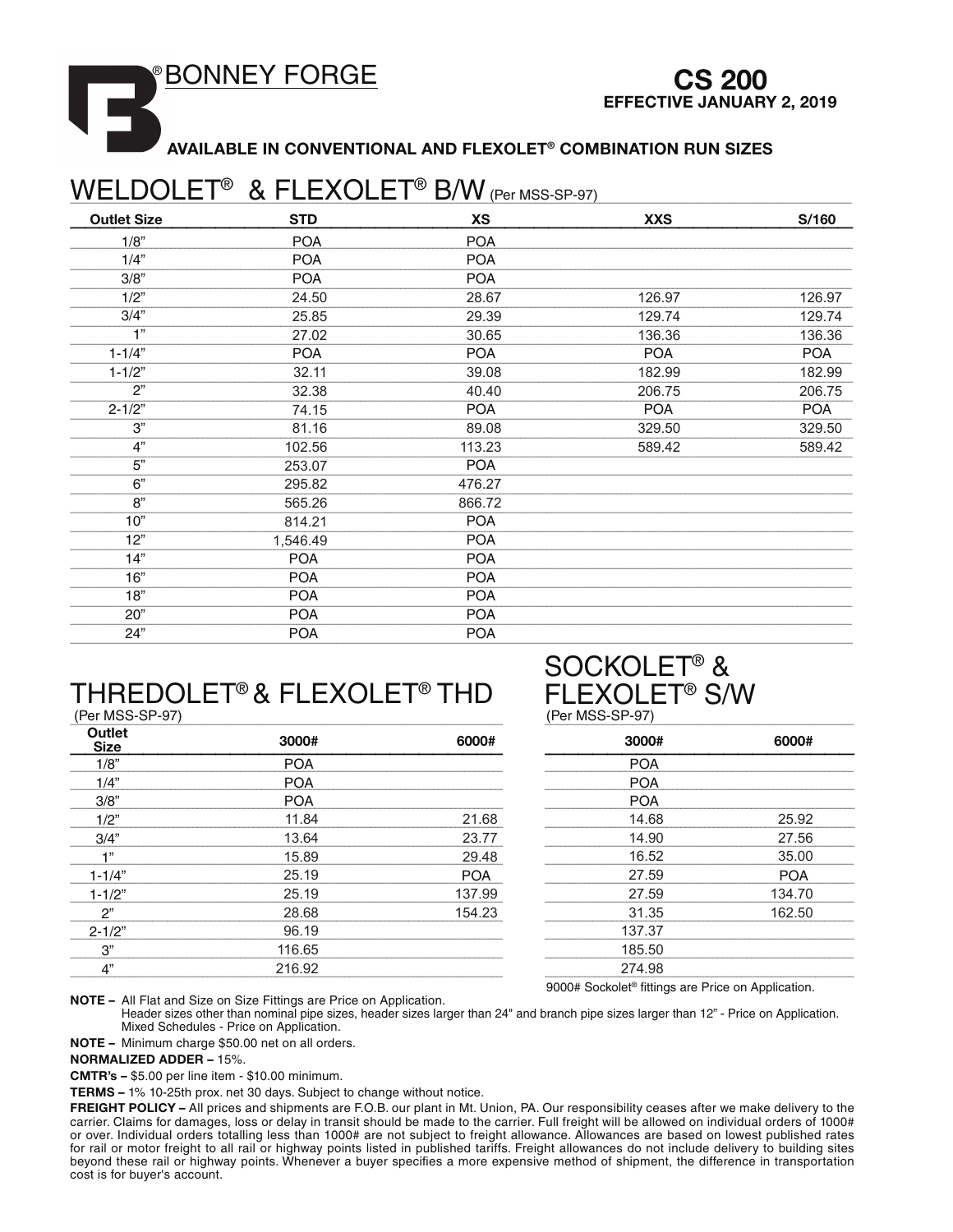**BONNEY FORGE** 



### **ELBOLET<sup>®</sup> FITTINGS**

I3

| <b>Outlet</b><br><b>Size</b> | <b>Butt</b><br>STD/XS | <b>Thrd</b><br>3000# | <b>Socket</b><br>3000# | <b>Thrd</b><br>6000# | <b>Socket</b><br>6000# |
|------------------------------|-----------------------|----------------------|------------------------|----------------------|------------------------|
| 1/4"                         |                       | <b>POA</b>           | <b>POA</b>             |                      |                        |
| 3/8"                         |                       | <b>POA</b>           | <b>POA</b>             |                      |                        |
| 1/2"                         | 85.29                 | 42.73                | 64.27                  | 93.16                | 100.02                 |
| 3/4"                         | 100.63                | 50.65                | 65.48                  | 102.29               | 109.92                 |
| $-111$                       | 109.77                | 55.99                | 69.67                  | 120.58               | 135.48                 |
| $1 - 1/4"$                   | <b>POA</b>            | <b>POA</b>           | <b>POA</b>             | <b>POA</b>           | <b>POA</b>             |
| $1 - 1/2"$                   | 179.39                | 123.93               | 146.60                 | 163.10               | 181.51                 |
| 2"                           | 204.84                | 139.38               | 163.34                 |                      |                        |
| $2 - 1/2"$                   | 453.18                |                      |                        |                      |                        |
| 3"                           | 665.80                |                      |                        |                      |                        |
| 4"                           | 892.68                |                      |                        |                      |                        |

Elbolet<sup>®</sup> prices listed are for long radius elbow applications.

Short radius Elbolets<sup>®</sup> are Price on Application.

Full size: Price on Application.

### I ATROLET<sup>®</sup> FITTINGS

| <b>Outlet</b><br><b>Size</b> | <b>Butt</b><br><b>STD/XS</b> | <b>Thrd</b><br>3000# | <b>Socket</b><br>3000# | <b>Thrd</b><br>6000# | <b>Socket</b><br>6000# |
|------------------------------|------------------------------|----------------------|------------------------|----------------------|------------------------|
| 1/4"                         |                              | <b>POA</b>           | <b>POA</b>             |                      |                        |
| 3/8"                         |                              | <b>POA</b>           | <b>POA</b>             |                      |                        |
| 1/2"                         | <b>POA</b>                   | 126.42               | <b>POA</b>             | <b>POA</b>           | <b>POA</b>             |
| 3/4"                         | <b>POA</b>                   | 128.81               | <b>POA</b>             | <b>POA</b>           | <b>POA</b>             |
| $-1, 33$                     | <b>POA</b>                   | 138.05               | <b>POA</b>             | <b>POA</b>           | <b>POA</b>             |
| $1 - 1/4"$                   | <b>POA</b>                   | <b>POA</b>           | <b>POA</b>             | <b>POA</b>           | <b>POA</b>             |
| $1 - 1/2"$                   | <b>POA</b>                   | 250.45               | <b>POA</b>             | <b>POA</b>           | <b>POA</b>             |
| 2"                           | <b>POA</b>                   | 478.38               | <b>POA</b>             |                      |                        |
| $2 - 1/2"$                   | <b>POA</b>                   |                      |                        |                      |                        |
| 3"                           | <b>POA</b>                   |                      |                        |                      |                        |
| 4"                           | <b>POA</b>                   |                      |                        |                      |                        |

Full size: Price on Application.

### NIPOLET<sup>®</sup> FITTINGS

| .<br>.<br><b>PLAIN END</b> |                  |                  |                                | <b>THREADED</b>                |                                |                                |                          |                          |
|----------------------------|------------------|------------------|--------------------------------|--------------------------------|--------------------------------|--------------------------------|--------------------------|--------------------------|
| Outlet<br><b>Size</b>      | XS<br>$3 - 1/2"$ | ХS<br>$6 - 1/2"$ | S <sub>160</sub><br>$3 - 1/2"$ | S <sub>160</sub><br>$6 - 1/2"$ | S <sub>160</sub><br>$3 - 1/2"$ | S <sub>160</sub><br>$6 - 1/2"$ | <b>XXS</b><br>$3 - 1/2"$ | <b>XXS</b><br>$6 - 1/2"$ |
| 1/2"                       | 147.50           | <b>POA</b>       | 183.25                         | <b>POA</b>                     | 172.68                         | <b>POA</b>                     | 183.25                   | <b>POA</b>               |
| 3/4"                       | 164.99           | <b>POA</b>       | 213.85                         | <b>POA</b>                     | 256.22                         | <b>POA</b>                     | 244.74                   | <b>POA</b>               |
| $-1, 33$                   | 225.54           | <b>POA</b>       | 302.39                         | <b>POA</b>                     | 277.46                         | <b>POA</b>                     | 332.92                   | <b>POA</b>               |
| $1 - 1/4"$                 | <b>POA</b>       | <b>POA</b>       | <b>POA</b>                     | <b>POA</b>                     | <b>POA</b>                     | <b>POA</b>                     | <b>POA</b>               | <b>POA</b>               |
| $1 - 1/2"$                 | 421.50           | <b>POA</b>       | 460.54                         | <b>POA</b>                     | 400.57                         | <b>POA</b>                     | 467.12                   | <b>POA</b>               |
| 2"                         | 425.75           | <b>POA</b>       | 477.54                         | <b>POA</b>                     | 428.42                         | <b>POA</b>                     | 568.61                   | <b>POA</b>               |
|                            |                  |                  |                                |                                |                                |                                |                          |                          |

Full size: Price on Application.